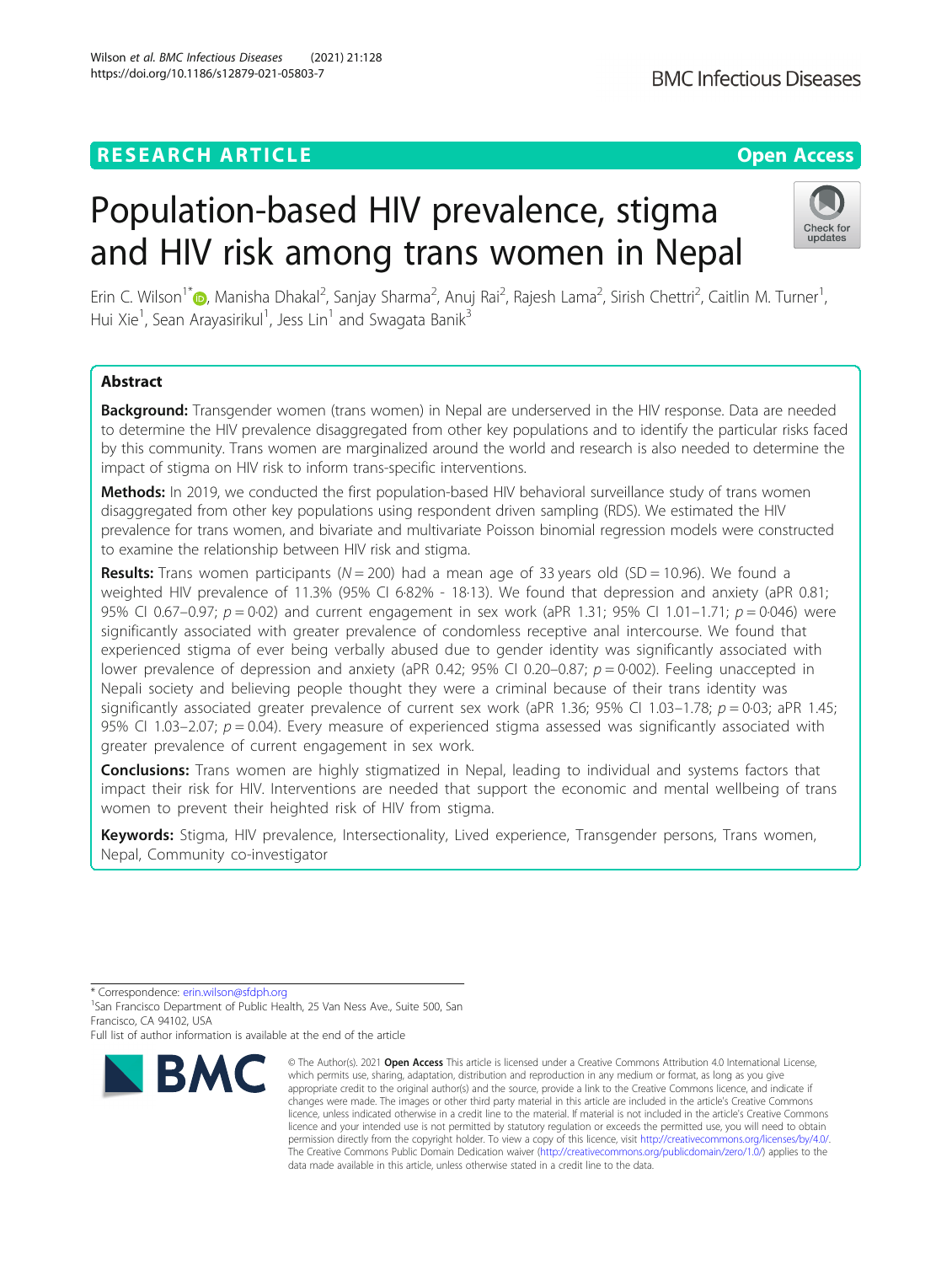# Background

Transgender women (trans women) are one of the most severely impacted and underserved key populations in the global response to HIV (human immunodeficiency virus). Data from low- and middle- income countries (LMICs) finds that trans women have 37 times greater odds of having HIV than non-trans men and 77.5 times greater odds compared to non-trans women [\[1\]](#page-8-0). Nepal is a country in South Asia with a concentrated HIV epidemic among key populations, including trans women [[2\]](#page-8-0). A recent behavioral surveillance study found a 8.2% HIV prevalence among men who have sex with men (MSM) and trans women in Nepal [\[3](#page-8-0)], while the general adult population prevalence was 0.15% [[4](#page-8-0)]. Studies in Nepal combine trans women with MSM, but no study has estimated the prevalence of HIV among trans women alone. Aggregation of trans women with other populations likely under-estimates the effect of HIV on trans women in Nepal. More importantly, aggregated data limits what we know about the specific risks and vulnerabilities trans women in Nepal face that are different from MSM. Data are needed in Nepal to determine the scope and impact of HIV on trans women in Nepal.

Data are also needed on the drivers of HIV risk among trans women. Research outside Nepal links anti-trans stigma to family rejection, limitations in educational opportunities, unemployment, housing instability, lack of health care access, and targeted violence from law enforcement and others [[5](#page-8-0)–[7\]](#page-8-0). While trans women in Nepal are constitutionally recognized as a gender minority group, they face extreme discrimination, human rights violations and are socially isolated, all of which may increase their risk for HIV  $[8]$  $[8]$ . Our prior qualitative research found that anti-trans stigma was an important factor in the marginalization of trans women that may explain their elevated risk for HIV [[8\]](#page-8-0). Anti-trans stigma is linked to adoption of the meti role (i.e., receptive sex partner) [[7,](#page-8-0) [9](#page-8-0)], which is highly stigmatized in Nepal [\[9](#page-8-0)]. Trans women also face family rejection for not fulfilling their obligation for procreation as many do not want to get married to a cisgender woman and have children with that person [\[7](#page-8-0)]. Trans women in Nepal also face violence that may result in mental distress and risk behavior to cope [\[8\]](#page-8-0). Much like other trans women around the globe, trans women in Nepal also face employment discrimination [[7\]](#page-8-0).

The combined effects of external forms of stigma have known effects on social determinants of health and wellbeing for trans people. For example, employment discrimination results in impoverishment among trans women and prevents them from fulfilling their obligations for income and remittances to family [\[7](#page-8-0), [10](#page-8-0)]. Lack of employment opportunities often results in exchanging sex for income wherein trans women experience stigma related to sex work and perceived HIV status [[11](#page-8-0)]. Antitrans stigma has also created high vulnerability to physical and sexual assault trans women face by clients and law enforcement officers [\[8](#page-8-0)]. Trans women also face internalized forms of stigma wherein they apply negative beliefs about transgender people to themselves [\[12](#page-8-0)]. Among trans women, internalized anti-trans stigma affects trans women's self-esteem and has been associated with depression and trauma [\[13](#page-8-0)], as well as elevated suicidality [[14](#page-8-0)]. In studies with trans women, internalized anti-trans stigma and discrimination is also associated with mental health issues that result in poor coping strategies, including high risk sex and substance use [[15](#page-8-0), [16\]](#page-8-0). Stigma that impacts trans women economically results in the need to do sex work, which then increases trans women's risk of exposure to HIV from having many sexual partners and less power to negotiate condom use due to fear of violence and need for income.

The goal of this analysis was to determine, for the first time in Nepal, the HIV prevalence for trans women separate from other key populations, and to examine the relationship between anti-trans stigma and HIV risk. To establish a benchmark of risk, we first obtained a population-based respondent driven sampling (RDS) HIV point estimate for trans women. We also measured engagement in HIV-related sexual risk behavior and drivers of risk including different dimensions of antitrans stigma. Our hypothesis was that HIV related-risk behavior would be associated with experienced and anticipated experiences of anti-trans stigma and the internalization of stigma among trans women in Nepal. The goal of this paper was to gain insight on how anti-trans stigma most impacted risk behavior to identify future intervention targets.

# **Methods**

#### Data collection

Our study, Sweekar (translates as "acceptance"), was a population-based bio-behavioral study conducted in collaboration with our community research partners at the Blue Diamond Society (BDS). Together we collected a broad range of demographic, psychosocial, risk behavior and HIV testing data from 200 trans women between May and October 2019. Eligible participants were 18 years old or older, identified as transgender, hijra, Meti, third gender (assigned male sex at birth but legally recognized as "other") category) or anything other than the gender typically associated with their male sex at birth, lived in the Kathmandu Valley and spoke Nepali and/or English. The survey was translated from English into Nepali and most survey interviews were conducted in the native tongue of Nepali. The over-arching goals for recruitment were to achieve a diverse and externally valid sample of trans women, and to innovate methods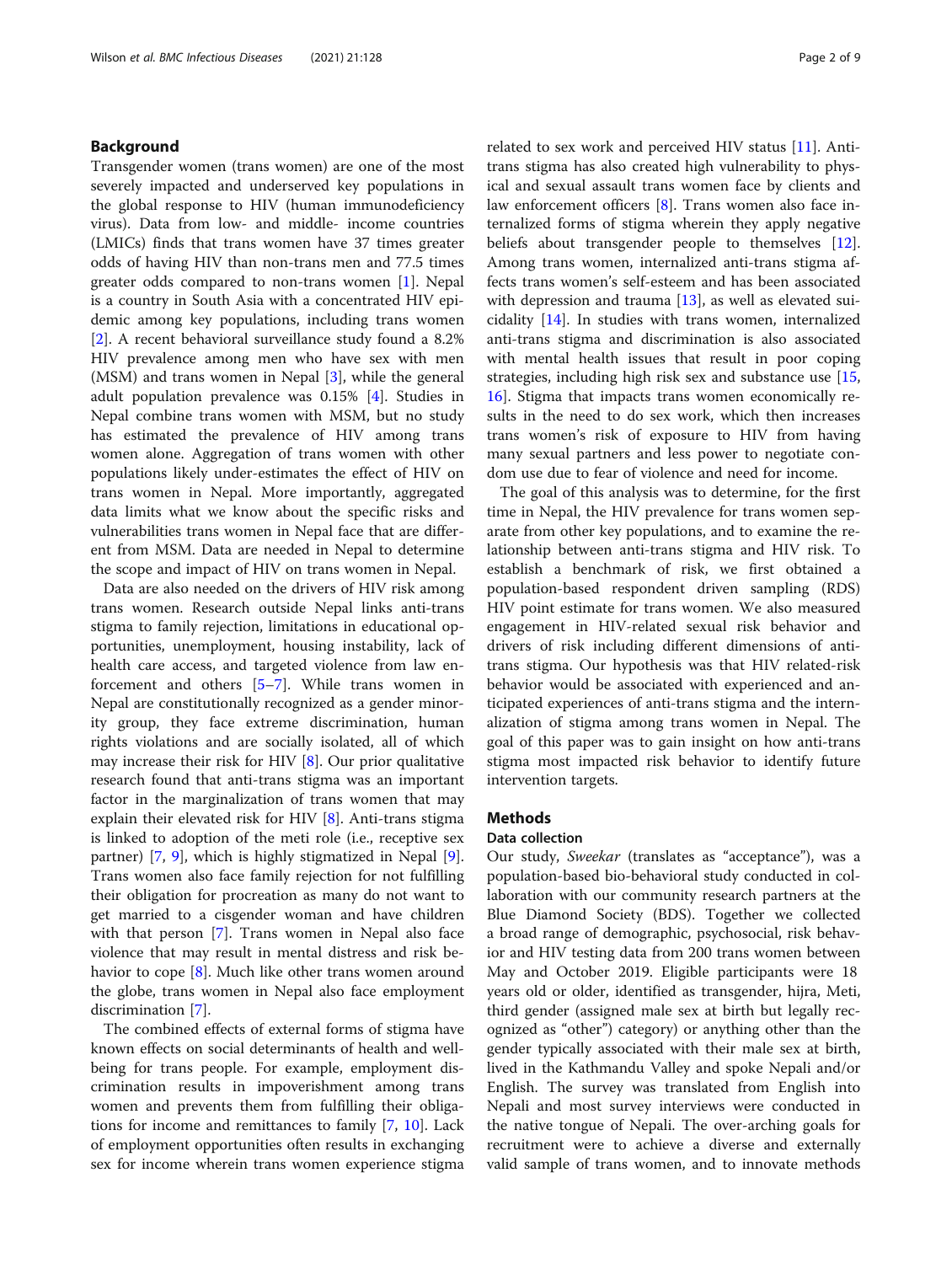to maximize recruitment with this hidden population and therefore enhance internal validity. We began the study with three "seeds" who were recruited purposively [[17\]](#page-8-0) with diversity to reflect different socio-economic statuses or castes, groups within the local trans woman population, language groups, ages, educational backgrounds and identity. Seeds were recruited from key informant referrals and through contacts from our community Co-Investigator who runs BDS, which is the only lesbian, gay, bisexual and transgender (LGBT)-serving organization in Nepal. Trans women interested in being seeds came to the BDS offices to complete the survey. Trained staff who self-identified as trans or were part of the LGBT community recruited, surveyed and HIV tested participants and provided referrals for services and follow up. Seeds were asked to recruit three members of their network who were trans women in order to reduce bias from any particular individual's network. Seeds and subsequent recruiters received an incentive for participation in the survey and HIV testing and received remuneration for all referrals who enrolled in the study. Incentives for survey participation and taking a HIV test were 1000 Nepalese rupees (NPR) (approximately \$10 United States Dollar at the time of the study), and each recruit resulted in a remuneration to the participant of 500 NPR.

#### Measures

Measures were developed in close collaboration between the United States (US) and Nepal-based teams with incorporation of items to meet the study aims, prior measures used in behavioral surveys in Nepal by BDS and the US team, and with input from community stakeholders. Twenty stakeholders were engaged from nongovernmental organizations interested in addressing stigma in health and HIV prevention and care, researchers and academicians and HIV care providers interested in similar topics, government and civic officials, along with business leaders and the cultural community. Leaders from the trans women community were invited and their input was centered in measure development.

Demographic factors were captured to descriptively characterize trans women and their social economic status in the Nepali context. Trans women were asked about their age, gender identity, sexual orientation, birthplace, living situation, education, income, and caste. For caste we asked about the most prevalent castes and included indigenous caste, which represents the Newari people who are native to the Kathmandu Valley. We also asked about employment and marriage status. For employment, trans women were asked their level of employment (e.g., full or part time) for any type of job, including sex work, and they were asked if they were students or retired. We asked about legal marriage status as social marriage between trans women and their partners is not recognized in Nepali law. Rapid HIV testing was conducted using a serial testing scheme based on the Nepal national algorithm and using Alere Determine™ rapid HIV test kits. All participants received posttest counseling, with specific messages tailored to their test result. Persons with any reactive result, or indeterminate result, were given a referral to HIV care services at the local HIV hospital. BDS had onsite HIV testing facilities, trained staff and resources available. Sex work was measured as having exchanged sex for money, goods or a place to stay. We asked whether trans women ever engaged in sex work or were currently engaged in sex work. We also asked about the number of sexual partners each participant had in the last 6 months. We assessed whether trans women ever had receptive anal sex, with or without condoms. We asked about whether they injected drugs, binge drank, or used drugs before sex in the last year. Finally, we enumerated the participants who reported having diagnoses of both depression and anxiety in the last 12 months.

We measured three types of anti-trans stigma that we hypothesized would impact HIV risk either via discrimination leading to direct impact on condomless receptive anal intercourse, and indirectly on risk via sex work and mental distress. Building on the Health Stigma and Discrimination Framework (HSDF) [\[18](#page-8-0)] we used measures that represent three dimensions of stigma including internalized stigma, anticipated stigma and experienced stigma. The HSDF accounts for the intersectional nature of stigma giving us a framework to examine intersectional trans stigma to help identify areas for intervention to disrupt the pathway from stigma to risk. To do so, we have provided descriptive data on three types of stigma (internalized, anticipated and experienced) and examined the relationship with risk factors for HIV. Internalized measures of stigma we used were conforming to cisgender norms and hiding gender identity from family. Conforming to cisgender norms was measured with a "yes" response to a question asking if passing as a woman was important to the respondent's self-esteem. Family is the bedrock and social safety net of Nepali society, [\[19](#page-8-0)] therefore we posit that hiding trans identity from family is an important cultural construct reflecting internalized stigma. Drawing from our formative data, we assessed anticipated stigma with two items measuring whether a participant anticipated that Nepali society was not accepting of them as a trans person and whether the participant anticipated that people in Nepal believed they were a criminal because they were trans. Specifically, we asked, "Are trans women an accepted part of Nepali society?", and "Do people in Nepal think you are a criminal because you are trans?" Experienced stigma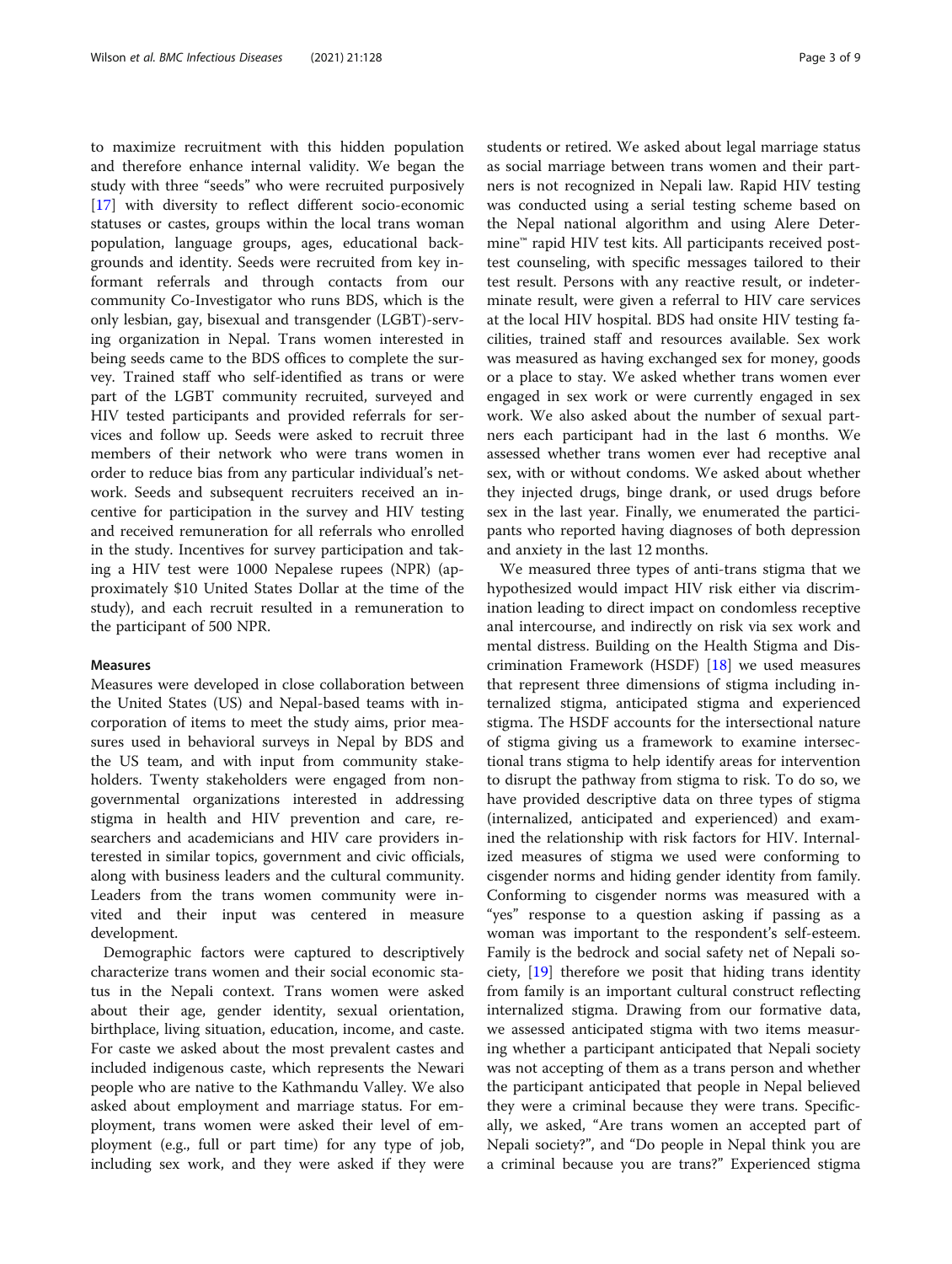was measured as overt experiences of employment discrimination, arrest, and verbal, physical, or sexual abuse because they were trans. Specifically we asked, "Have you been denied employment because of your gender identity?," "In your lifetime, do you believe you have ever been unfairly arrested for being trans?," "Have you ever been verbally abused or harassed because of your gender identity/presentation?," "Have you ever been physically abused or harassed because of your gender identity/presentation?," and "Have you ever experienced sexual violence because of your gender identity/presentation?"

#### Data analysis

We used RDS analysis Tool 7.1 (RDSAT; Cornell, NY) to compute individualized RDS weights accounting for the size of each participant's network of trans women. These weights were exported from RDSAT and merged into a Stata dataset comprising participant's demographic and behavioral data. RDS weights were used to estimate the population prevalence and corresponding 95% confidence intervals (95%CI) of various descriptive findings, including demographic characteristics, HIVrelated risk behaviors, drug risk behaviors, self-reported mental health diagnoses, and stigma experiences (Tables [1](#page-4-0), [2](#page-5-0) and [3\)](#page-6-0). Multivariable Poisson binomial regression models were constructed to examine the independent relationships between exposure to each of the three forms of stigma and (1) engagement in condomless receptive anal sex, (2) self-reported diagnoses of both depression or anxiety, or (3) (current engagement in sex work. These models adjusted for factors hypothesized to confound the exposure-outcome relationship, including participant age, birthplace, educational attainment, monthly income, and caste. Statistical significance was reached for a *p*-value less than 0.05.

Our study received human subject approval from the University of California, San Francisco, Baldwin Wallace University and the Nepal Health Research Council.

## Results

Trans women recruited for our study  $(N = 200)$  were between the ages 18 to 67 years old, with a mean age of 33 years old  $(SD = 10.96)$ . Almost half of trans women in Nepal were 35 years of age or older (Table [1\)](#page-4-0). Almost all were straight/heterosexual. More than half migrated to Kathmandu. Most trans women rented a house/room rather than live with their family. Many trans women had no formal education (14.63, 95% CI 8.61–23.77) and about half had 5-years of a grade school education. Most had a full-time job, which included those who did sex work for a living. Over half, identified as indigenous, meaning they were from the Kathmandu Valley. Most were currently single. We found a weighted HIV prevalence of 11.3% (95% CI 6.82% - 18.13).

Table [2](#page-5-0) presents RDS-weighted drivers of HIV risk, including sexual and drug use behaviors and mental health. About one third had at least one sexually transmitted disease (STD) in the past 12 months. A total of 57.30% reported being a sex worker currently (95% CI 47.05–66.95). Over 72% had six or more sexual partners (95% CI 62.33–81.03) and 82.64% reported having condomless receptive anal sex in the last 6 months (95% CI 73·36–89.17). Only 1.60% had ever used injection drugs (95% CI 0.27–9.08) while 75.82% had binge drank at least once in the last year (95% CI 66.09–83.45). Almost 27% (95% CI 18.80–36.79) reported a diagnosis of both depression and anxiety.

Experiences of stigma and discrimination were overall high in our sample (Table [3\)](#page-6-0). About 38.93% felt passing was important to their self-esteem (95% CI 29.83– 48.86). For another measure of internalized stigma, we found that most (87.86 95% CI 79.32–3.17) hid their gender identity from family. Experiences of anticipated stigma were also high. Over two thirds, or 71.20% (95% CI 61.25–79.45) of our participants felt unaccepted in Nepali society and 72.32% (95% CI 62.22–80.56) believed that Nepali people thought trans women were criminals because of their gender identity. Experienced stigma experiences were also high. Over 78% participants had been denied employment for being trans (95% CI 68.93– 85.91). About half our participants reported being arrested for being trans (55.34%; 95% CI 45.14–65.11). The majority of participants experienced verbal (95.07%; 95% CI 87.20–98.20), physical (86.36%; 95% CI 76.80– 92.38), and sexual (77.37%; 95% CI 66.99–85.21) abuse.

After adjusting for RDS-weights and covariates in the multivariable Poisson binomial regression model, we found that current engagement in sex work (adjusted prevalence ratio, aPR 1.31; 95% CI 1.01-1.71;  $p = 0.046$ ) was significantly associated with greater prevalence of condomless receptive anal intercourse (Table [4\)](#page-6-0). Reporting diagnoses of both depression and anxiety were significantly associated with lower prevalence of condomless receptive anal intercourse (aPR 0.81; 95% CI  $0.67-0.97; p = 0.02$ ).

Participants who experienced verbal abuse due to gender identity were significantly less likely to experience both depression and anxiety (aPR 0.42; 95% CI 0.20– 0.87;  $p = 0.02$ ) (Table [5](#page-7-0)). The belief that trans women are not accepted in Nepali society (aPR 1.36; 95% CI 1.03– 1.78;  $p = 0.03$ ) and the belief that others think the participant is a criminal due to their gender identity (aPR 1.45; 95% CI 1.02–2.07;  $p = 0.04$ ) were both significantly associated with greater adjusted prevalence of engaging in sex work. Also, ever being denied employment for being trans (aPR 1.94; 95% CI 1.11–3.37;  $p = 0.02$ ), ever being arrested due to gender identity (aPR 2.35; 95% CI 1.58–3.51;  $p < 0.01$ ), and ever being verbally (aPR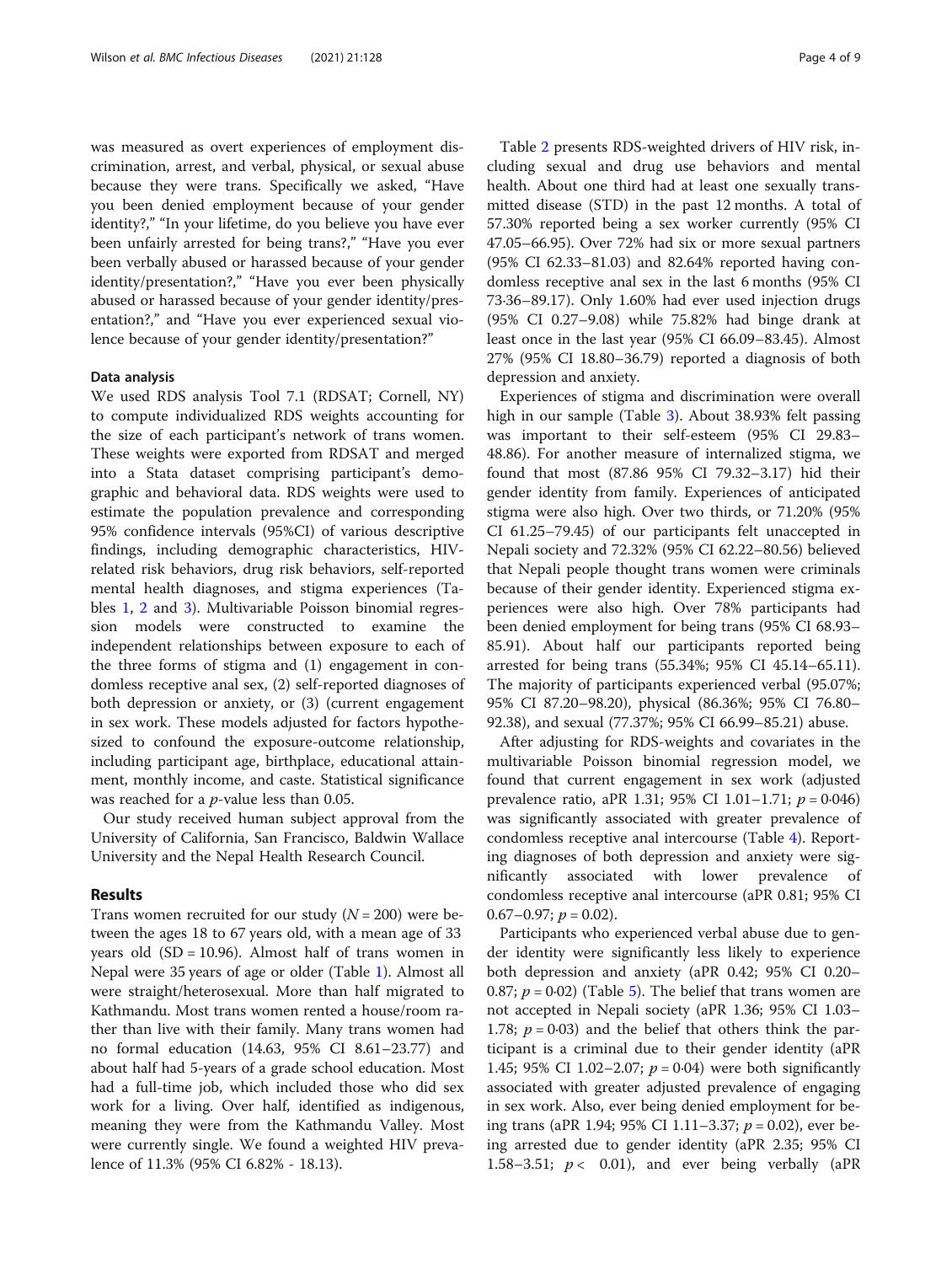|                                        | Ν              | Crude % | RDS-weighted %, (95% CI) |
|----------------------------------------|----------------|---------|--------------------------|
| Demographic characteristics            |                |         |                          |
| Age group (years)                      |                |         |                          |
| $18 - 24$                              | 55             | 27.50   | 27.45 (19.40-37.30)      |
| $25 - 34$                              | 60             | 30.00   | 25.35 (17.73-34.85)      |
| 35 or older                            | 85             | 42.50   | 47.20 (37.37-57.25)      |
| Gender identity                        |                |         |                          |
| Trans woman                            | 129            | 64.50   | 71.17 (61.23-79.42)      |
| Other/Tesoro Lingi                     | 71             | 35.50   | 28.83 (20.58-38.77)      |
| Sexual orientation                     |                |         |                          |
| Straight or heterosexual               | 189            | 94.50   | 94.05 (88.46-97.02)      |
| Gay                                    | $\,8\,$        | 4.00    | 4.25 (1.82-9.63)         |
| Other                                  | $\mathbf{3}$   | 1.50    | $1.70(0.53 - 5.34)$      |
| Birthplace                             |                |         |                          |
| From Kathmandu                         | 120            | 60.00   | 59.59 (51.45-67.24)      |
| Rural-urban migrant                    | 78             | 39.00   | 38.90 (26.21-45.59)      |
| Living situation                       |                |         |                          |
| Own a house                            | 39             | 19.50   | 21.65 (14.27-31.44)      |
| Rent a house/room                      | 156            | 78.00   | 73.73 (63.65-81.82)      |
| Live with parents                      | 5              | 2.50    | $4.61(1.74 - 11.65)$     |
| Educational attainment                 |                |         |                          |
| No formal education                    | 27             | 13.50   | 14.63 (8.61-23.77)       |
| Grade school                           | 103            | 51.50   | 53.60 (43.55-63.38)      |
| More than grade school                 | 70             | 35.00   | 31.77 (23.32-41.60)      |
| Monthly income                         |                |         |                          |
| Less than 8000 NRS                     | 16             | 8.00    | 2.62 (0.80-8.22)         |
| 8000-12,000 NRS                        | 60             | 30.00   | 13.64 (8.26-21.70)       |
| 12,000-16,000 NRS                      | 25             | 12.50   | 11.10 (6.29-18.87)       |
| 16,000-20,000 NRS                      | 51             | 25.50   | 41.97 (32.41-52.16)      |
| Over 20,000 NRS                        | 37             | 18.50   | 27.29 (19.29-37.09)      |
| Caste                                  |                |         |                          |
| Brahmin                                | 12             | 6.00    | 3.93 (1.56-9.54)         |
| Chettri                                | 39             | 19.50   | 21.80 (14.42-31.56)      |
| Indigenous                             | 138            | 69.00   | 66.95 (56.77-75.77)      |
| Dalit                                  | $11$           | 5.50    | 7.32 (3.45-14.87)        |
| Current employment, including sex work |                |         |                          |
| Full-time                              | 143            | 71.50   | 61.93 (51.61-71.28)      |
| Part-time                              | 25             | 12.50   | 17.91 (11.51-26.79)      |
| Student                                | 13             | 6.50    | 5.58 (2.24-13.24)        |
| Unemployed                             | 12             | 6.00    | 11.51 (6.15-20.50)       |
| Retired                                | 5              | 2.50    | 3.07 (0.96-9.36)         |
| Legal marriage status                  |                |         |                          |
| Single                                 | 135            | 67.50   | 62.55 (52.21-71.87)      |
| Married                                | 58             | 29.00   | 32.35 (23.48-42.69)      |
| Divorced or separated                  | $\overline{7}$ | 3.50    | 5.10 (2.09-11.92)        |

<span id="page-4-0"></span>**Table 1** Crude and RDS-weighted prevalence of demographic characteristics among trans women in Nepal, 2019 ( $n = 200$ )

CI Confidence interval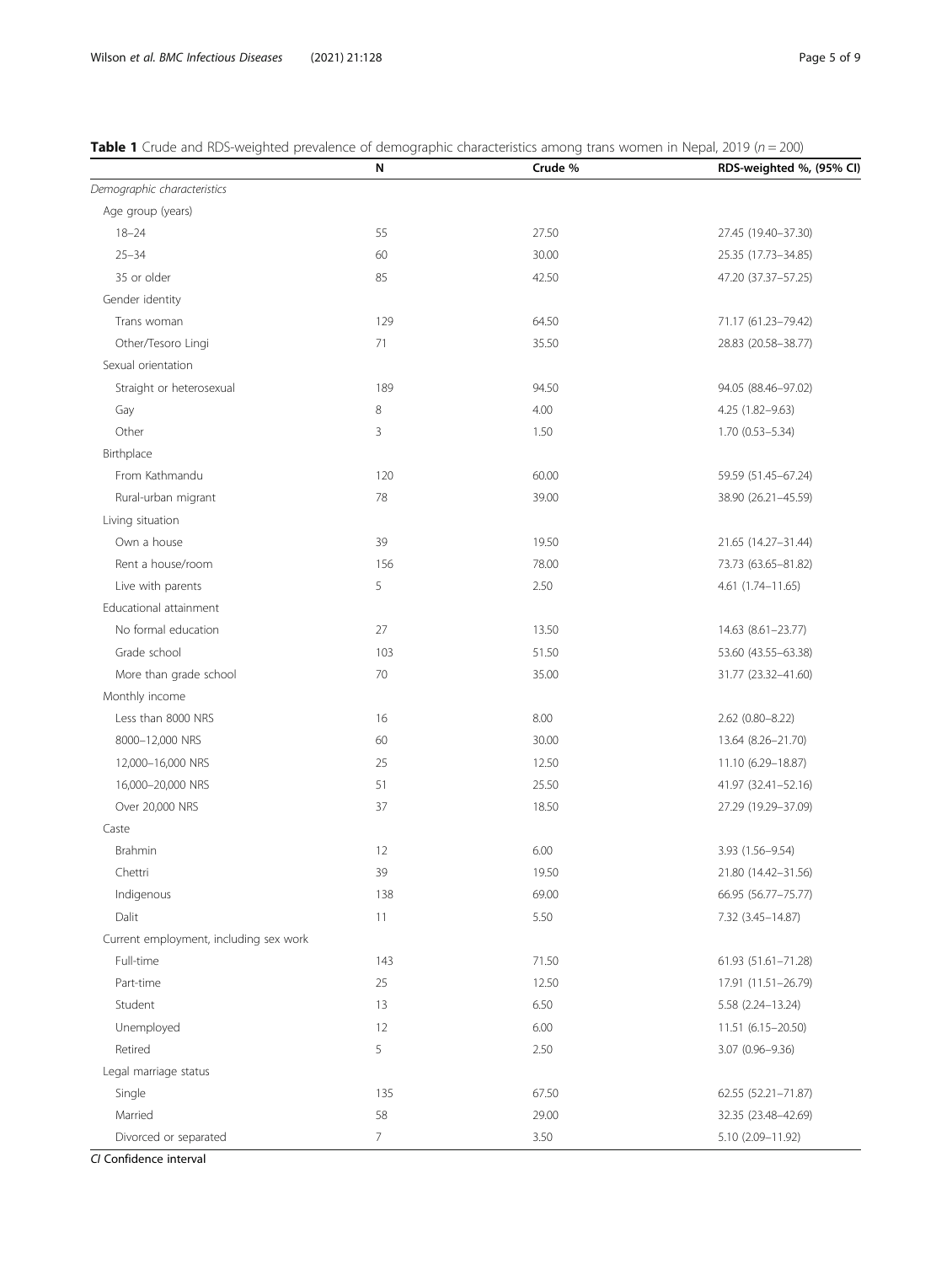|                                              | N   | Crude % | RDS-weighted %, (95% CI) |
|----------------------------------------------|-----|---------|--------------------------|
| HIV-related sexual risk behaviors            |     |         |                          |
| Currently engaged in sex work                | 120 | 60.00   | 57.30 (47.05-66.95)      |
| Number of sexual partners, last 6 months     |     |         |                          |
| $\mathbf 0$                                  | 7   | 3.50    | 1.38 (0.38-4.79)         |
| $1$ to $2$                                   | 28  | 14.00   | 19.43 (12.32-29.27)      |
| $3$ to 5                                     | 12  | 6.00    | $6.53$ $(2.73 - 14.82)$  |
| $6+$                                         | 153 | 76.50   | 72.67 (62.33-81.03)      |
| Condomless receptive anal sex, last 6 months | 154 | 77.00   | 82.64 (73.36-89.17)      |
| Drug risk behaviors                          |     |         |                          |
| Ever injected drugs                          | 3   | 1.50    | $1.60(0.27 - 9.08)$      |
| Binge drank, last 12 months                  | 158 | 79.00   | 75.82 (66.09-83.45)      |
| Drug use before sex, last 12 months          | 51  | 25.50   | 24.25 (17.22-32.99)      |
| Self-reported mental health diagnoses        |     |         |                          |
| Depression and anxiety                       | 89  | 44.50   | 26.85 (18.80-36.79)      |
|                                              |     |         |                          |

<span id="page-5-0"></span>Table 2 Crude and RDS-weighted prevalence of HIV-related sexual risk behaviors, drug risk behaviors, and mental health diagnoses among trans women in Nepal, 2019 ( $n = 200$ )

CI Confidence interval

140.17; 95% CI 13.61-1443.97  $p < 0.01$ ), physically (aPR 8.62; 95% CI 1.53–48.70;  $p = 0.02$ ), or sexually (aPR 2.65; 95% CI 1.22–5.74;  $p = 0.01$ ) abused due to gender identity were significantly associated with greater likelihood of engaging in sex work.

## **Discussion**

Our population-based HIV point estimate for trans women in Nepal of 11.3% was more than twice a recent pooled prevalence of 5% among MSM/trans women in Nepal [\[20](#page-8-0)]. Based on these data, HIV among trans women alone may be driving the aggregated HIV estimates for MSM/trans women in Nepal. Our data are consistent with data from trans women in the Terai highway districts finding that 13% were living with HIV [[21\]](#page-8-0). The Terai highway districts is the region of the country facing the highest HIV risk due an open border with India that enables sex and drug trafficking [[22](#page-8-0)–[24](#page-8-0)]. Trans women in Kathmandu Valley face an environment with similar risk as the border regions.

The level of experienced stigma we found was consistent with the body of literature on anti-trans motivated violence against trans women globally. A systematic review [\[25](#page-8-0)] found that as many as 50% of trans people experience physical and sexual violence motivated by the perception of sexual or gender minority status. Trans women in Nepal also faced considerable internalized stigma as almost half internalized that they needed to conform to cisgender norms and the vast majority hid their gender identity from family. It was also notable that few trans women in our study lived with their families. While living within an extended family system is central to the collectivistic tradition of Nepal, less than 3% of our participants reported that they lived with their parents. As a result, many trans women in Nepal did not benefit from the most important source of social and economic support in Nepalese culture, i.e., family [[19](#page-8-0), [26\]](#page-8-0).

While we did not find a direct relationship between anti-trans stigma and condomless receptive anal intercourse as our main HIV risk behavior, we did find antitrans stigma was significantly associated with mental health distress and sex work. Mental distress is a known driver of engagement in HIV-related sexual risk behavior among trans women [[27\]](#page-8-0). Much of the research on the impact of mental distress on trans women has assessed HIV risk related to syndemics of violence, substance use and mental health [\[28,](#page-8-0) [29](#page-8-0)], with less being known about the direct impact on externalizing HIV-related risk behaviors. Our data show that experienced stigma was significantly associated with mental distress and engagement in sex work currently, both of which are associated with elevated HIV risk among trans women [[29](#page-8-0)–[31](#page-8-0)].

In prior qualitative research, we found that sex work was one of very few viable employment options for trans woman in Nepal due to anti-trans stigma [[8\]](#page-8-0). Trans women are also more vulnerable as sex workers than cisgender women because they have less power to negotiate condom use with their clients  $[8, 32]$  $[8, 32]$  $[8, 32]$  $[8, 32]$ . Trans women in Nepal are also regularly harassed by police [\[8](#page-8-0)]. Though sex work is not explicitly criminalized in Nepal, antitrafficking laws are used to harass and arrest sex workers [[33\]](#page-8-0). In attempts to prevent arrest and harassment from law enforcement, trans women do not carry condoms while working to prevent law enforcement from having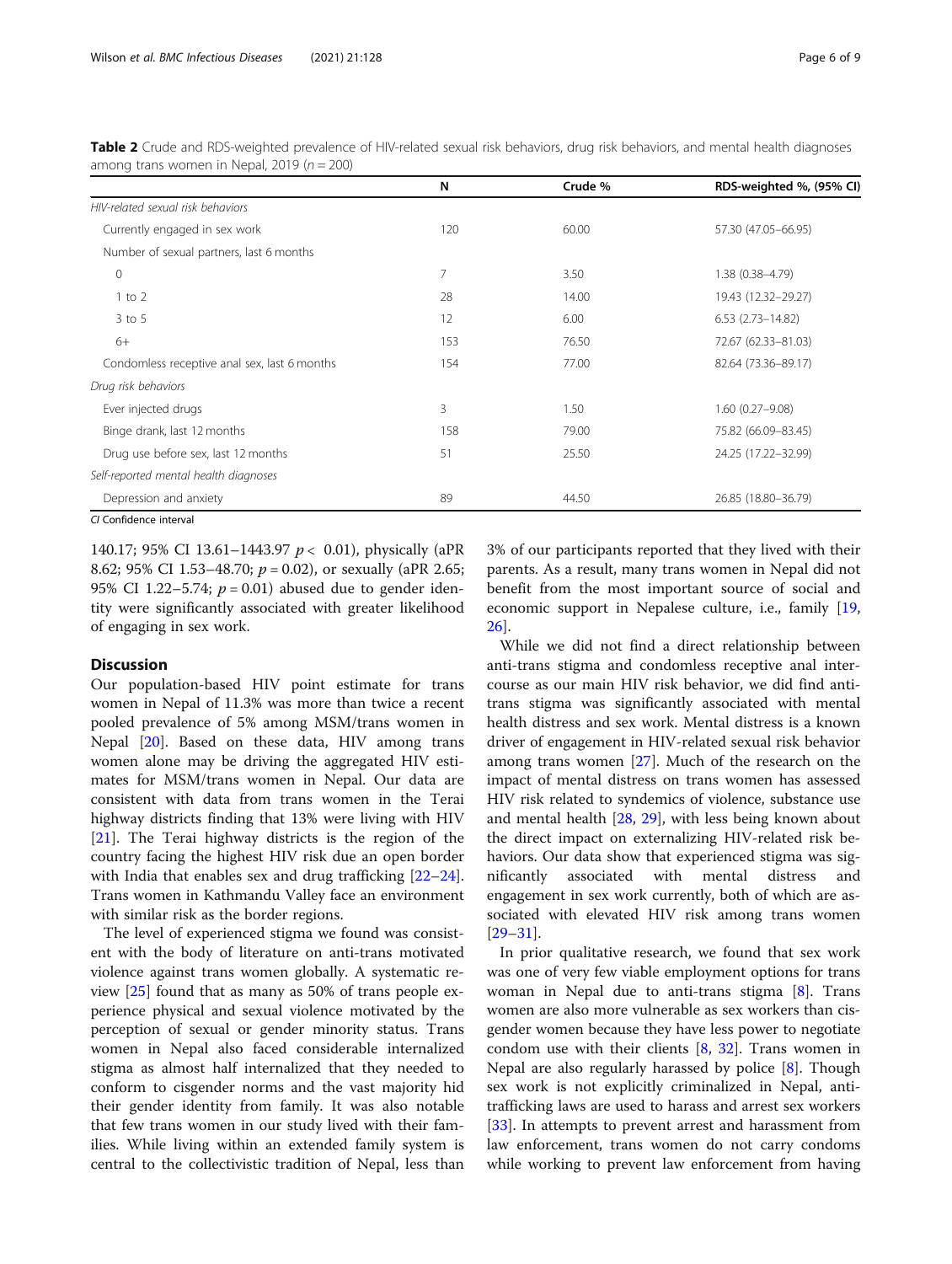CI Confidence interval

"evidence" for their arrest  $[8]$  $[8]$ . Trans women sex workers in Nepal are also at risk of HIV from sexual assault by law enforcement officers, perhaps in part explaining our finding that sexual abuse was significantly associated with sex work. Our data on sexual violence towards trans women is consistent with the literature finding that trans women face anti-trans violence from intimate partners and police [[8,](#page-8-0) [34](#page-8-0), [35\]](#page-8-0). Sexual abuse may have also predated trans women's engagement in sex work and created higher risk of engagement in sex work. Longitudinal research is needed to investigate this causal relationship.

A limitation to our study was that data are crosssectional with no temporality. Thus, our findings may not establish the directionality of the relationship between anti-trans stigma, mental health and HIV risk. STD tests for infections other than HIV were also not conducted, which may have resulted in an underreporting of disease. The mental health indicators in our study were also self-reported and cultural meanings of different mental health conditions may have influenced self-report. Lastly, our sample may be over-represented by trans women who were lower income as we provided

Table 4 RDS-weighted associations between anti-trans stigma and condomless receptive anal intercourse among trans women in Nepal, 2019 ( $n = 200$ )

|                                                                               | Condomless receptive anal sex, last 6 months |                 |                 |
|-------------------------------------------------------------------------------|----------------------------------------------|-----------------|-----------------|
|                                                                               | aPR                                          | (95% CI)        | <i>p</i> -value |
| Characteristics                                                               |                                              |                 |                 |
| Self-reported depression and anxiety                                          | 0.81                                         | $(0.67 - 0.97)$ | 0.02            |
| Sex Work                                                                      | 1.31                                         | $(1.01 - 1.71)$ | 0.046           |
| Internalized stigma                                                           |                                              |                 |                 |
| Conformity to cisgender norms                                                 | 1.17                                         | $(0.99 - 1.39)$ | 0.06            |
| Hiding of gender identity from family                                         | 0.98                                         | $(0.81 - 1.18)$ | 0.83            |
| Anticipated stigma                                                            |                                              |                 |                 |
| Belief that trans women are not accepted in Nepali society                    | 1.25                                         | $(0.97 - 1.62)$ | 0.09            |
| Belief that people think the participant is a criminal because they are trans | 1.06                                         | $(0.83 - 1.34)$ | 0.65            |
| Experienced stigma                                                            |                                              |                 |                 |
| Ever denied employment for being trans                                        | 1.02                                         | $(0.78 - 1.33)$ | 0.89            |
| Ever arrested for being trans                                                 | 1.09                                         | $(0.91 - 1.31)$ | 0.34            |
| Verbally abused for being trans                                               | 1.89                                         | $(0.58 - 6.11)$ | 0.29            |
| Physically abused for being trans                                             | 1.29                                         | $(0.81 - 2.09)$ | 0.28            |
| Sexually abused for being trans                                               | 1.10                                         | $(0.83 - 1.47)$ | 0.49            |

aPR Prevalence ratio adjusting for participant age, birthplace, educational attainment, monthly income, and caste, CI Confidence interval

<span id="page-6-0"></span>

|                                                                               | N   | Crude % | RDS-weighted %, (95% CI) |
|-------------------------------------------------------------------------------|-----|---------|--------------------------|
| Internalized stigma                                                           |     |         |                          |
| Conformity to cisgender norms                                                 | 91  | 45.50   | 38.93 (29.83-48.86)      |
| Hiding of gender identity from family                                         | 178 | 89.00   | 87.86 (79.32-93.17)      |
| Anticipated stigma                                                            |     |         |                          |
| Belief that trans women are not accepted in Nepali society                    | 133 | 66.50   | 71.20 (61.25-79.45)      |
| Belief that people think the participant is a criminal because they are trans | 152 | 76.00   | 72.32 (62.22-80.56)      |
| Experienced stigma                                                            |     |         |                          |
| Ever denied employment for being trans                                        | 138 | 69.00   | 78.62 (68.93-85.91)      |
| Ever arrested for being trans                                                 | 104 | 52.00   | 55.34 (45.14-65.11)      |
| Verbally abused for being trans                                               | 191 | 95.50   | 95.07 (87.20-98.20)      |
| Physically abused for being trans                                             | 181 | 90.50   | 86.36 (76.80-92.38)      |
| Sexually abused for being trans                                               | 168 | 84.00   | 77.37 (66.99-85.21)      |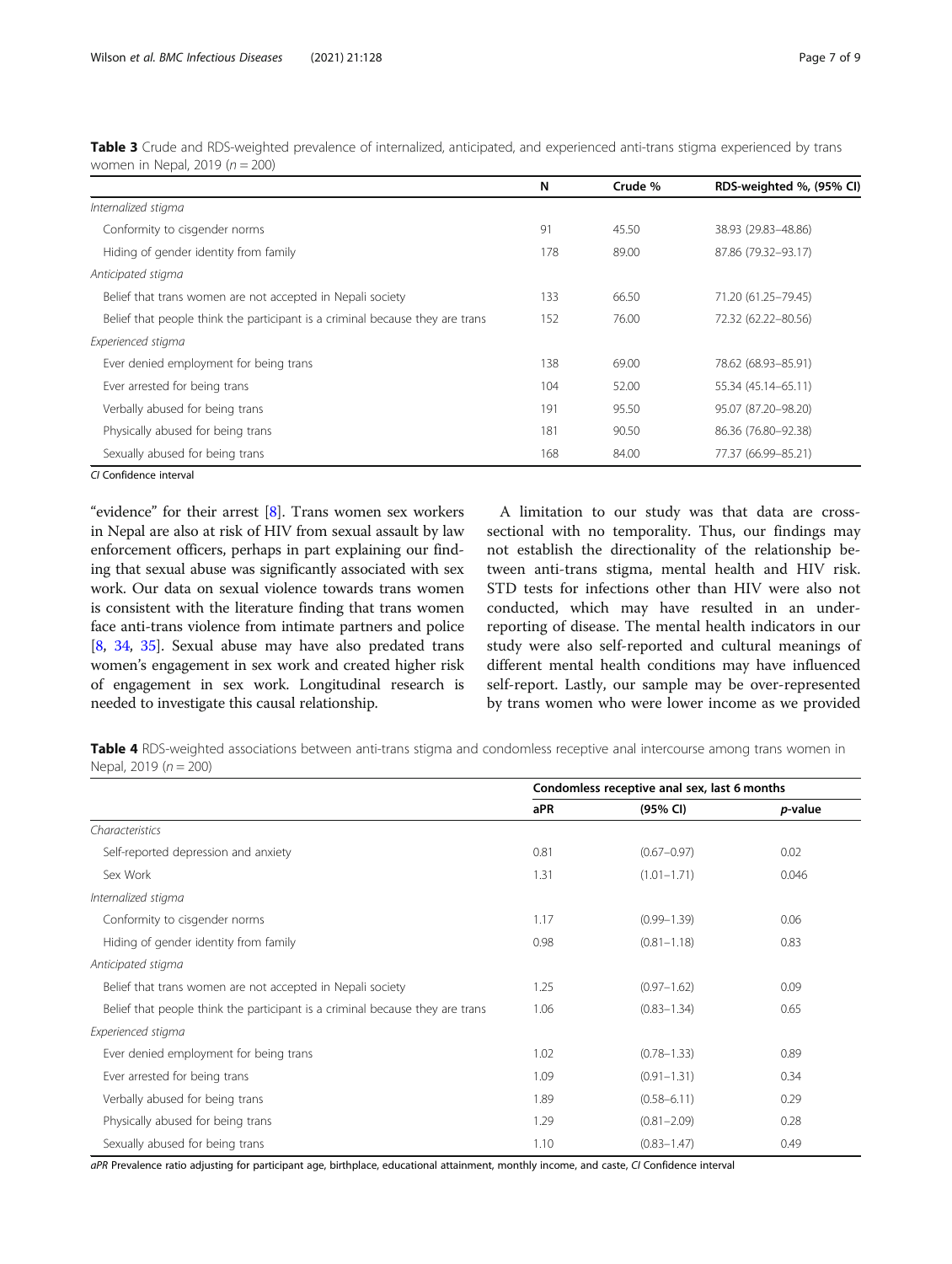<span id="page-7-0"></span>Table 5 RDS-weighted associations between anti-trans stigma and (1) self-reported diagnoses of both depression and anxiety, or (2) current sex work among trans women in Nepal, 2019 ( $n = 200$ )

|                                                                               | Self-reported diagnoses of both<br>depression and anxiety |                 |                 | Current sex work |                     |         |
|-------------------------------------------------------------------------------|-----------------------------------------------------------|-----------------|-----------------|------------------|---------------------|---------|
|                                                                               | aPR                                                       | (95% CI)        | <i>p</i> -value | aPR              | (95% CI)            | p-value |
| Internalized stigma                                                           |                                                           |                 |                 |                  |                     |         |
| Conformity to cisgender norms                                                 | 1.04                                                      | $(0.57 - 1.90)$ | 0.89            | 0.96             | $(0.74 - 1.25)$     | 0.78    |
| Hiding of gender identity from family                                         | 1.11                                                      | $(0.49 - 2.52)$ | 0.79            | 1.26             | $(0.93 - 1.69)$     | 0.14    |
| Anticipated stigma                                                            |                                                           |                 |                 |                  |                     |         |
| Belief that trans women are not accepted in Nepali society                    | 0.87                                                      | $(0.43 - 1.77)$ | 0.70            | 1.36             | $(1.03 - 1.78)$     | 0.03    |
| Belief that people think the participant is a criminal because they are trans | 1.48                                                      | $(0.62 - 3.54)$ | 0.38            | 1.45             | $(1.02 - 2.07)$     | 0.04    |
| Experienced stigma                                                            |                                                           |                 |                 |                  |                     |         |
| Ever denied employment for being trans                                        | 1.84                                                      | $(0.90 - 3.76)$ | 0.09            | 1.94             | $(1.11 - 3.37)$     | 0.02    |
| Ever arrested for being trans                                                 | 0.98                                                      | $(0.53 - 1.82)$ | 0.96            | 2.35             | $(1.58 - 3.51)$     | < 0.01  |
| Verbally abused for being trans                                               | 0.42                                                      | $(0.20 - 0.87)$ | 0.02            | 140.17           | $(13.61 - 1443.97)$ | < 0.01  |
| Physically abused for being trans                                             | 0.76                                                      | $(0.33 - 1.76)$ | 0.52            | 8.62             | $(1.53 - 48.70)$    | 0.02    |
| Sexually abused for being trans                                               | 0.84                                                      | $(0.42 - 1.68)$ | 0.63            | 2.65             | $(1.22 - 5.74)$     | 0.01    |

aPR Prevalence ratio adjusting for participant age, birthplace, educational attainment, monthly income, and caste, CI Confidence interval

an incentive for participation and remuneration for successful recruits. Despite these limitations, our study is the first in Nepal, to our knowledge, that estimates the HIV prevalence among trans women disaggregated from MSM.

# Conclusions

Much like in other places around the world, we found that trans women are highly and disproportionately impacted by HIV. Our findings point to the importance of assessing HIV risk among trans women as a stand-alone key population so that their specific needs for HIV prevention and care are addressed. Trans women in Nepal faced extraordinary stigma, discrimination and violence. The negative impact of stigma on health is well supported in the literature [\[36](#page-8-0)] and stigma is a known contributor to health disparities, including HIV [[37\]](#page-8-0). We found that trans women were stigmatized at the individual, interpersonal and community level, with the greatest and most intervenable factor being the impact of stigma on trans women's economic circumstances. Interventions are needed to address stigma towards trans women in Nepal at multiple levels and to create economic opportunity. Such interventions can reduce the psychological and economic stress trans women face from stigma and serve as a protective factor for HIV risk.

### Abbreviations

Trans women: Transgender women; HIV: Human immunodeficiency virus; LMICs: Low- and middle- income countries; MSM: Men who have sex with men (MSM); RDS: Respondent driven sampling; BDS: Blue Diamond Society; NPR: Nepalese rupees; LGBT: Lesbian, gay, bisexual and transgender; US: United States; HSDF: Building on the Health Stigma and Discrimination Framework; STD: Sexually transmitted disease

#### Acknowledgements

We thank our generous community for agreeing to participate in this study and for referring more participants who donated time and data to help serve their community.

#### Authors' contributions

ECW originated the study, designed the study, lead the writing and data interpretation and submitted the study. SB contributed to the design of the study, the writing and data interpretation for the study. MD, SS, AR, RL, SC contributed to the design of the study, interpretation and reviewing. SA contributed to the conceptualization of the study, design of analysis and reviewed the manuscript. JL contributed to the conceptualization and implementation of the study. CT and HX led the data analysis and contributed to the writing of the study. All authors have read and approved the manuscript.

#### Funding

This work was made possible with funding from the National Institutes of Health, Fogarty International Center grant# R21TW011056. Funding agencies had no role in the study design, data collection, analysis, or interpretation of data, nor in the writing on the manuscript.

#### Availability of data and materials

The datasets generated and/or analyzed during the current study are not publicly available due to the sensitive nature of the data and the study population, which is highly stigmatized in Nepal, but they are available from the corresponding author on reasonable request.

#### Ethics approval and consent to participate

All study participants provided voluntary, written informed consent prior to study participation. The University of California, San Francisco Committee on Human Research (reference# 229895) and the Nepal Health Research Council (reference #1040) provided Institutional Review Board approval.

#### Consent for publication

Not Applicable.

#### Competing interests

The authors declare that they have no competing interests.

#### Author details

<sup>1</sup>San Francisco Department of Public Health, 25 Van Ness Ave., Suite 500, San Francisco, CA 94102, USA. <sup>2</sup>Blue Diamond Society, Dhumbarahi Height